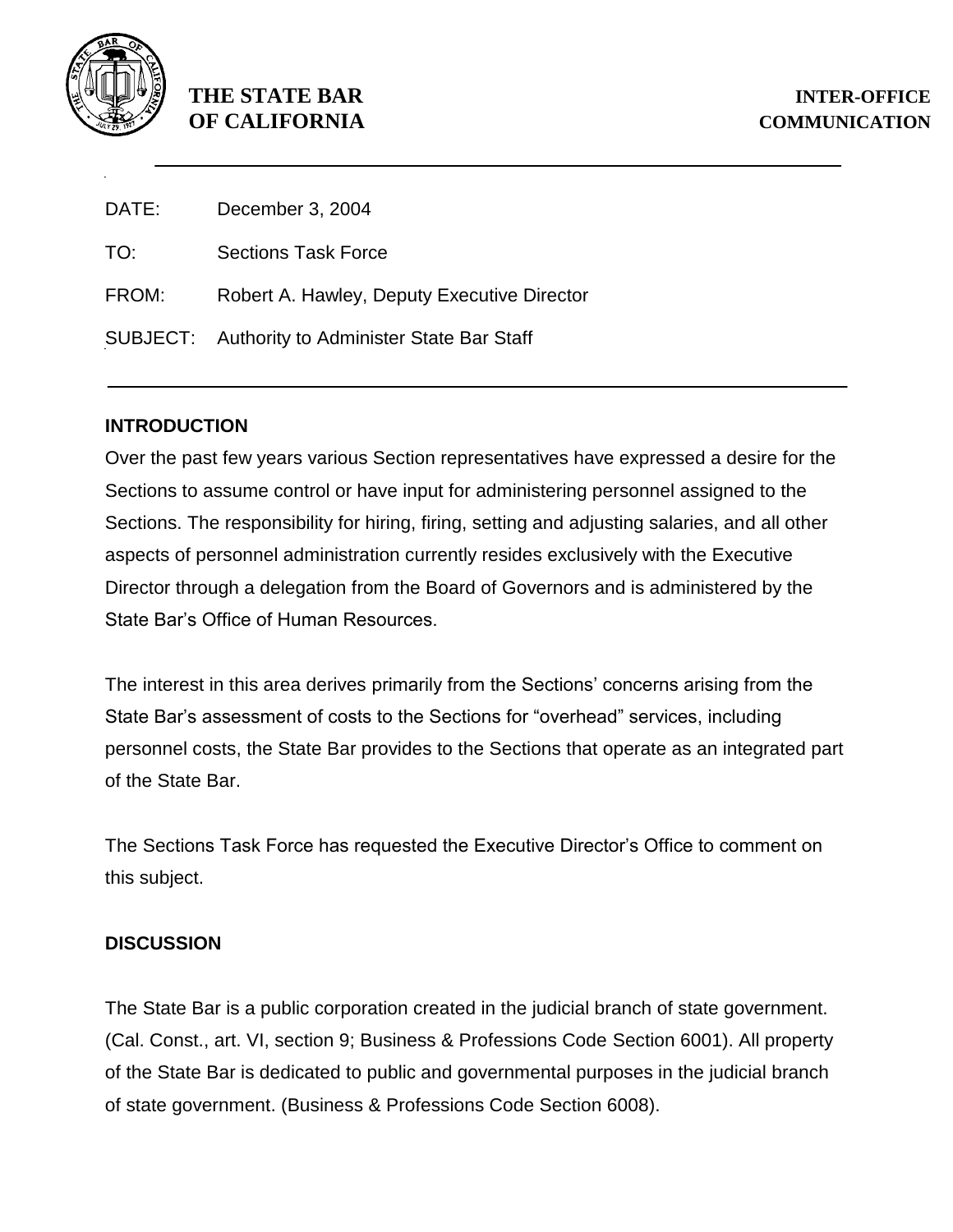The State Bar is ultimately governed by the Board of Governors which is charged with executing the executive functions of the State Bar. All powers granted to the State Bar are exercised by action of the Board of Governors. (Business & Professions Code Sections 6008.4, 6010, 6030.) The State Bar, through its Board of Governors, is authorized to do all acts "necessary or expedient for the administration of its affairs and the attainment of its purposes." (Business and Professionals Code Section 6001 (g); *see also, Keller vs. The State Bar of California* (1989) 47 Cal. 3rd 1152, 1163, reversed on other grounds, *Keller vs. The State Bar of California* (1990) 496 U.S. 1, 110 S.Ct. 2228.)

The State Bar, as a public corporation, was created to perform a public governmental function. *(Keller vs. The State Bar of California, supra, 47 Cal. 3<sup>rd</sup> at 1162-63.) Within this* charge, the State Bar is also empowered to "aid in all matters pertaining to the advancement of the science of jurisprudence or to the improvement of the administration of justice." (Business and Professionals Code Section 6031(a)). Under this authority, the State Bar has created, through its Board of Governors, various sub-entity committees, boards, and commissions for various purposes. Significant among these are the sixteen subject-matter Sections that exist by act of the Board of Governors. (*See*, Board Policy Book Tab 20, Articles 1-3). These State Bar sub-entities have no legal existence independent of the State Bar and are subject to the absolute and ultimate control of the Board of Governors. *(See*, Board Policy Book Tab 22, Article 1).

Exercising its executive authority, the Board of Governors has deemed it appropriate to delegate to the Executive Director exclusive authority to administer State Bar staff. The Board Policy Book at Tab 17, Article 4, Section 1 states:

> "Personnel administration shall reside exclusively in the Executive Director. The Executive Director shall be advised and assisted by the Office of Human Resources in the administration of personnel."

As the Board has found it appropriate to delegate to the Executive Director exclusive responsibility for administering staff, the Board itself lacks authority to involve itself in these issues short of revoking the delegation to the Executive Director. It would be inappropriate for the Sections to assume authority or have input that the Board itself has seen appropriate to delegate away from itself.

The rationale for delegating personnel administration to the Executive Director is well